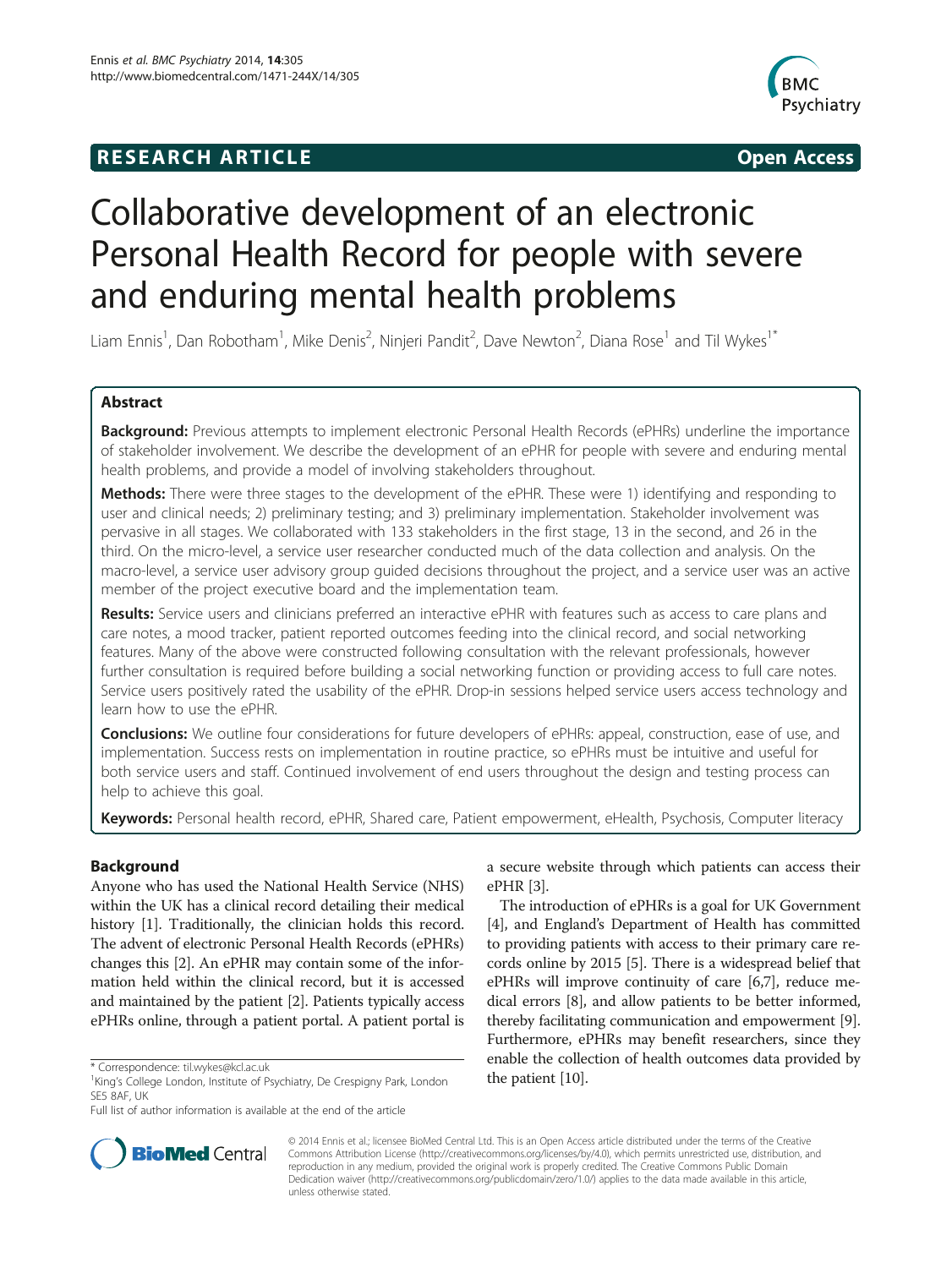There are many examples of ePHRs in primary care [[11\]](#page-6-0), but there is sometimes reluctance to introduce them to secondary mental health services. This is often due to concerns of risk, confidentiality, and sensitivity of information [\[12](#page-6-0)]. However, for mental health service users these records could be especially useful. This is because mental health problems can be long-term, involve multiple service providers, and often coexist with other health complaints [[13](#page-6-0)]. An ePHR could act as a hub to connect services, placing the patient at the centre [[2](#page-6-0)].

We set out to develop an ePHR, designed with and for those with severe and enduring mental health problems. Our approach was informed by previous successes and failures. Both emphasise the inclusion of end users throughout the development process [\[14](#page-6-0)-[16\]](#page-6-0). The current paper offers 1) a description of our ePHR; and 2) a model of service user inclusion in technology design and development.

### Methods and results

### Setting and participants

This ePHR was developed as part of the NIHR Biomedical Research Centre, a partnership between South London and Maudsley NHS Foundation Trust (SLaM) and the Institute of Psychiatry at King's College London. All stages were conducted at sites within SLaM. An advisory board was set up to guide the project. Board members included service users, clinicians from psychosis services, clinicians from primary care services, members of the IT department within SLaM, and the Trust patient confidentiality guardian. The project team gained approval from an independent Research Ethics Committee (NRES Committee London - Camden & Islington, Reference 10/H0722/79). Much of the work was completed by researchers within the Service User Research Enterprise, which is a unit employing researchers who also have experience of using mental health services. Researchers therefore shared some of the same experiences as the participants. Written informed consent was obtained from all participants in research studies. Development consisted of three distinct stages, described in turn.

### Stage 1: Identifying needs and priorities Procedure

This stage involved two procedures. First, interviews and focus groups were held with service users to discover whether there was an appetite for an ePHR within this population, and to ascertain which features people would like the ePHR to incorporate. Focus groups were recorded and transcribed. Second, we surveyed levels of computer literacy and access amongst service users in SLaM. This is because there is little information on readiness to use technology for people with psychosis, who may have had

educational opportunities limited by the early onset of their symptoms [[12,17](#page-6-0)].

Interview schedules and survey questions were developed collaboratively with a Service User Advisory Group. This was to ensure that the questions asked were relevant to this population, both in content and style.

### Results

Findings relating to service users' internet access and awareness have been published [\[18](#page-6-0)]. Briefly, surveys were conducted with 121 mental health service users living in South London. Findings suggested that people from black and other minority ethnic groups might need extra support when engaging with online health-related information, and also that mobile phones and computers were the most familiar devices for accessing the internet [[18\]](#page-6-0).

Separate focus groups were also conducted. Simple content analysis revealed that service users:

- 1) wanted more information about their care; "…having like information about medication, the different ones and the side effects. I for one have definitely looked up every medication I've been on"
- 2) were interested in monitoring their own health and wellbeing; "…the thought process activity diaries, that's something I was thinking of starting"
- 3) had concerns about the sensitivity and security of information within the ePHR. One concern related to accessing the ePHR and subsequently forgetting to delete browsing history. Security concerns were particularly salient for paranoid service users; "I'm not interested anymore … [computers] were reading my thoughts"
- 4) wanted the ePHR to be connected and interactive, allowing them to contact their clinician and to communicate with others through social networking; "maybe leave messages and so on you could post things on it … so you'd be like in a continuous dialogue"
- 5) may have had problems with memory and organisation, thus preferring a simple, minimal interface.

System overview We named the ePHR we developed myhealthlocker. Figure [1](#page-2-0) illustrates the myhealthlocker connected health model, in response to stage one scoping. The patient portal acts as the front end to Microsoft® HealthVault™. HealthVault is a secure online platform which enables the confidential collection, storage and sharing of health information. A two-way link was built between the patient portal and HealthVault, and between HealthVault and the Trust-held clinical record. This meant that information could be transferred from the patient portal to the Trust-held record, and vice versa, but only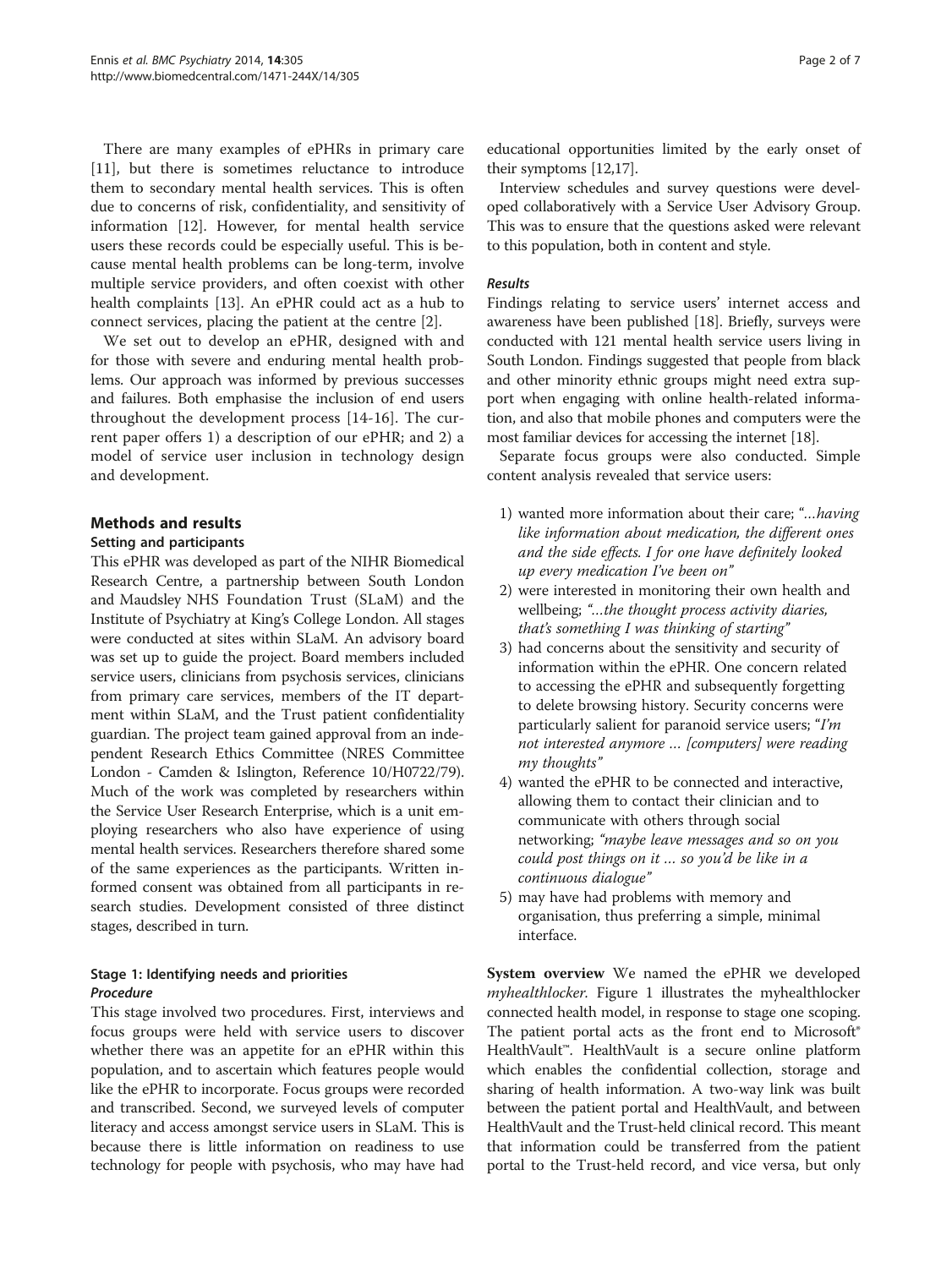<span id="page-2-0"></span>

via HealthVault. This allowed interaction whilst maintaining the independent ownership of each party's record. The two-way link between services and service users was a critical component of our ePHR. This infrastructure encourages dialogue and greater involvement of the service user in their care. A one-way link was established with EMIS, the most commonly used primary care records system in the UK. This meant that myhealthlocker users would be connected to both primary and secondary care services. Note that Figure 1 also shows a link to the Clinical and Research Interactive Search (CRIS) system, which allows researchers to search pseudonymised medical records [\[10\]](#page-6-0). Hence data entered by service users will contribute to the data available for audit to improve services and for clinical research. Security in the system was ensured because HealthVault undergoes continual security updates and extensive security testing. Another advantage of HealthVault is that all communication between Health-Vault and other systems is encrypted, as well as the information contained within HealthVault itself (see [http://](http://msdn.microsoft.com/en-gb/healthvault/cc196394.aspx) [msdn.microsoft.com/en-gb/healthvault/cc196394.aspx](http://msdn.microsoft.com/en-gb/healthvault/cc196394.aspx)).

It was necessary to ensure that the model we developed was compliant with data protection and information governance regulations. We therefore consulted with information governance experts, and sought advice from SLaM Trust's patient confidentiality guardian. UK information governance regulations are too lengthy for description here, but full details can be accessed from the Information Commissioner's Office website [\[19](#page-6-0)].

Data ownership was a consideration outlined in discussions with the Trust's patient confidentiality guardian. SLaM was identified as the data controller. Service users

were identified as the 'data subjects' and the ultimate owners of the data.

In response to the results from our scoping exercises, the primary components to be included were care plans and Patient Reported Outcome Measures (PROMS), allowing service users to self-monitor their health. In addition myhealthlocker included customisable fields allowing users to create their own outcome measures (known as a 'Rate My Day' diary) in order to monitor health outcomes relevant to each service user. Common examples included sleep, diet, exercise, smoking and concentration.

The two-way link between the patient portal and the Trust-held record was tested by sending service users' care plans from the clinical record to the patient portal. In the other direction, PROMs were completed by service users and automatically uploaded to the Trust-held record. The first PROM to be tested was the Warwick-Edinburgh Mental Well-Being Scale (WEMWBS). This is a 14-item, five-point Likert survey used for measuring mental wellbeing, and it is popular with service users [\[20\]](#page-6-0).

Service users wished to have more information about how to monitor their health, so the ePHR included information on various physical health conditions. All text was written by service users, and reviewed by local service user groups. The ePHR focused on general health, rather than being specific to mental health, thus avoiding the perceived stigma associated with using the ePHR in public. Links to relevant organisations, resources such as NHS Choices, guides to legislation such as the Mental Health Act, and self-help information were added. The site therefore provided a signposting function.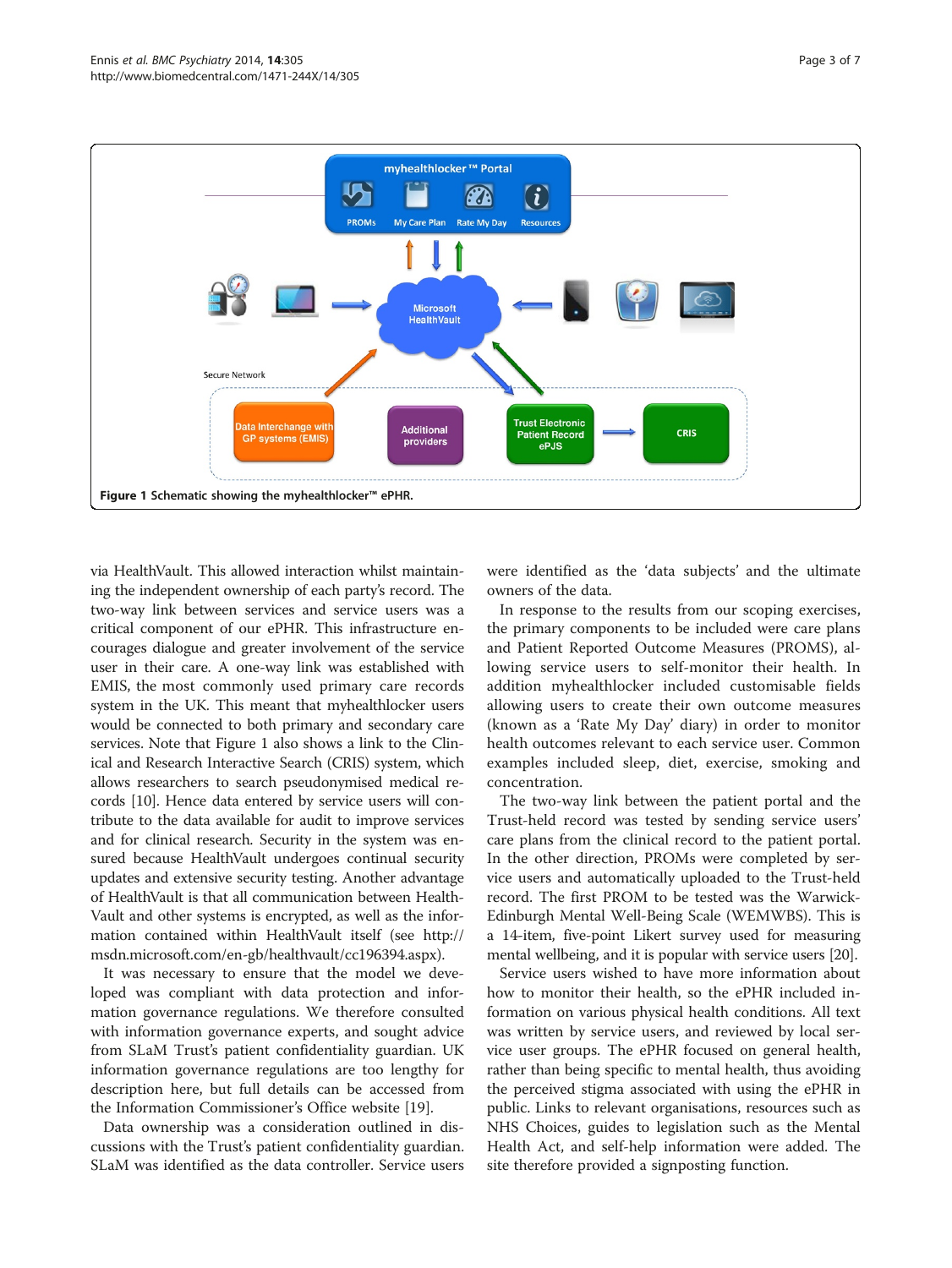### Stage 2: Preliminary acceptability testing Procedure

Our two groups of end users (service users and clinicians) provided feedback on the beta version of myhealthlocker.

- (i) Service users. Eight service users were recruited through a local register from various mental health services within SLaM. A service user researcher visited service users in their own homes and showed them the features of myhealthlocker. They were asked a series of structured questions about the attractiveness of the site, appropriateness of text, ease of navigation, usefulness of the ePHR, whether it was culturally relevant, and whether it was user friendly. Service users were asked to rate each domain on a scale of 1-5, to give an indication of any areas that were lacking. Service users were also asked for their comments, which were recorded. In total, each session lasted 1-2 hours. Service users were paid £15 for their time.
- (ii) Clinicians. We gathered feedback from clinical staff in two outpatient teams for people with psychosis. Staff members within these teams were given a test password for myhealthlocker and asked to test the site for one week, after which they provided feedback to the project team. Five members of staff gave feedback.

### Results

Table 1 shows mean acceptability scores for myhealthlocker.

Whilst all measures were scored higher than "Adequate", changes were made following the beta testing. The most substantial change related to the layout of the site, making it easier to navigate. To improve the perceived usefulness of myhealthlocker, a Body Mass Index calculator, an exercise diary, a blood pressure log, a blog function and information about medication and welfare benefits were all added.

Clinicians suggested adding the Worry Tree (a CBT tool providing a structured way of monitoring and assessing problems relating to anxiety; see Additional file [1](#page-5-0): Figure S1), the Voices Diary (a motivational tool allowing

Table 1 Mean acceptability scores of myhealthlocker ( $N = 8$ )

| Domain                   | Score |
|--------------------------|-------|
| Cultural appropriateness | 4.6   |
| Quality of written text  | 4.3   |
| Ease of navigation       | 4.1   |
| Site attractiveness      | 4.1   |
| User friendliness        | 4.1   |
| Perceived usefulness     | 3.9   |

Scores were rated on a 5-point likert scale: 1 = Very poor; 2 = Poor; 3 = Adequate;  $4 = Good$ ;  $5 = Very good$ .

service users to record auditory hallucinations), and audio files for CBT and mindfulness. These suggestions were incorporated. Furthermore, two PROMs were added, the Generalised Anxiety Disorder 7-item scale (GAD7; [[21](#page-6-0)]) and Personal Health Questionnaire (PHQ; [[22](#page-6-0)]). Both of these are popular self-report measures, commonly used in mental health settings. Whilst these measures were not chosen by service users, we felt that including them would improve the perceived utility of myhealthlocker for clinicians since they are routinely collected anyway. We hoped that this would encourage clinicians to engage with myhealthlocker and therefore take advantage of the connected healthcare model. Service users could complete these PROMs and view the results graphically.

#### Stage 3: Preliminary implementation Procedure

A service user planning committee was set up before making myhealthlocker available to a wider pool. This consisted of four service users. The purpose of the committee was to discuss ways in which myhealthlocker could be disseminated. Based on results from stage one, and advice from the service user planning committee, the project team developed weekly 'drop-in' sessions within local community venues. The purpose of these sessions was to provide service users with access to myhealthlocker, but also to give them the opportunity to use the internet and improve computer literacy. Some did not have access outside the drop-in session, and regular attendees were lent devices such as tablets or smartphones. Service users who were lent devices were also given an information sheet containing tips for online safety. Some service users with a high standard of computer literacy were offered volunteering opportunities at the dropin. So far, three service users have acted as volunteer co-facilitators.

At the time of writing, 23 people attended drop-ins who had used psychosis services within the Trust. Each was asked to complete a 17-item feasibility questionnaire, covering demographic questions, the process of using the site for completing PROMs, setting-up and using the account, IT skills and confidence, the speed, design, and layout of the site. The survey was predominantly quantitative, including yes/no and 5-point Likert scales. There was also an open-ended question on how the site could be improved. Some participants wrote additional comments on the questionnaire form. Data were analysed using Fisher's exact test, t-tests, and Spearman's correlations.

## Results

At each drop-in session, the facilitator encouraged service users to complete the WEMWBS PROM and to monitor health and wellbeing by viewing their results over time. Of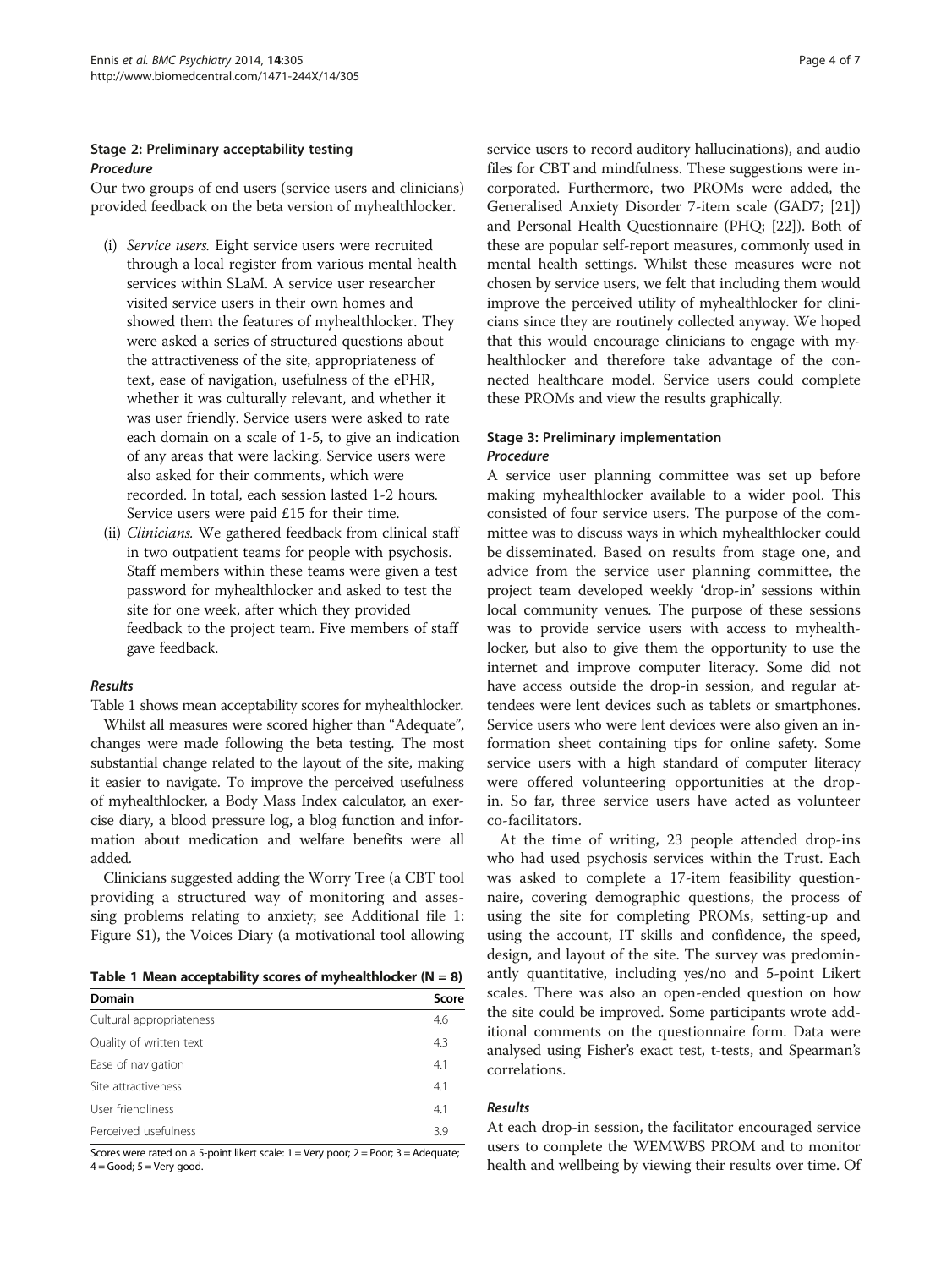the 23 attendees surveyed, most  $(57\%, n = 13)$  had been using mental health services for more than six years. 13 people in the sample (56.5%) were male. The sample represented a fairly diverse range of ages: one person in the sample (4.3%) was aged 25-34; 11 (47.8%) were aged 35-44; 5 (21.7%) were aged 45-54 and six people (26.1%) were aged 55-64. Despite a majority reporting confidence in using computers prior to using myhealthlocker (61%;  $n = 14$ ), many people needed training in basic computer skills such as using a mouse and navigating websites. This training was provided ad hoc by the drop-in session facilitators. Confidence with computers was not related to age or gender.

The average number of sessions attended was 19 (range = 0—63). Number of attendances was not related to age or to gender of the users. All but one of those attending had completed the WEMWBS. The remaining service user stopped engaging with myhealthlocker soon after signing up. Of those who completed the WEMWBS  $(n = 22)$ , 19 had looked at the results it generated. Most service users reported little difficulty in completing the PROM, rating it a mean of 4.4 on a scale of 1-5 (where 1 is defined as 'complicated' and 5 as 'simple'). Most found the questions relevant to them (mean = 4.0), and did not feel that the process of completing the PROM was time consuming (mean  $= 2.1$ , where a score of 1 was defined as 'quick' and 5 was defined as 'slow'). There were no differences between the responses of men and women, and none of the ratings were related to age.

Service user opinions on the ePHR were canvassed at each drop-in. All but one said that they found the site useful, and 73% (17 out of 23) thought they would continue to use it in the future. Service users thought the layout of the site was clear (mean = 4.0,  $n = 19$ ), had few problems with the font size (mean =  $4.2$ , n =  $20$ ), with navigating the site (mean =  $3.7$ , n =  $20$ ), or with understanding the content (mean =  $4.2$ , n =  $20$ ). Each item was measured on a 5-point Likert scale with higher scores representing favourable responses. Again, there were no significant differences in ratings provided by men and women, and age was not related to the ratings. Qualitative comments referred to limitations of data visualisation; "the graph [is] a bit difficult to interpret".

## **Discussion**

We have described our experiences of creating an ePHR for people with severe and enduring mental health problems, particularly psychosis. We recognised that ePHRs in this population are likely to require additional considerations [[23\]](#page-6-0), and therefore our research is relevant to anyone who wishes to design ePHRs for other marginalised groups. We have collaborated with end-users – both staff and service users – at all stages. We believe this to be the most comprehensive involvement of stakeholders in e-health intervention design to date. Our experience allows us to set out four key considerations for future developers.

## 1. Appeal

Our ePHR, myhealthlocker, has demonstrated some appeal to service users, shown by the adequate scores for all measures. It is encouraging to note that the site holds similar appeal across genders and age ranges. However, wide-scale uptake remains a challenge, shown by the relatively low number of people engaging with the site at the time of writing. (It is worth noting, however, that slow uptake is a feature of many ePHRs [[24](#page-6-0)]). Electronic applications (apps) represent one way in which uptake might be improved, because apps for people with psychosis have shown some popularity in US studies [[14](#page-6-0)]. Social networking may also encourage people to use the site [\[25\]](#page-6-0)Recently, interactive sites relating to health and wellbeing have enjoyed some success (e.g., Big White Wall, an online mental wellbeing service [[26\]](#page-6-0)), and electronically supported "buddying" schemes have been attempted within SLaM [\[27\]](#page-6-0). However, none of the above has operated within the context of an ePHR. The Kaiser Permanente (KP) website is a good example of a very well-used ePHR, and so we can learn from their successes. Some of the most used functions of the KP website are patient-doctor communication, viewing test results online, and scheduling appointments [\[28\]](#page-6-0). We are currently developing secure conference facilities for proxy communication with clinicians, and the facilities for appointment scheduling and viewing test results are nearly complete. We hope that these will significantly improve appeal.

2. Construction

The concept of public data sharing is controversial, and the England's National Health Service was recently forced to delay plans to develop a database of anonymous medical records [\[29](#page-6-0)]. A primary reason for this was concern about private data and privacy breaches. Such issues are particularly important to people who may suffer stigma and discrimination concerning their diagnosis [\[30](#page-6-0)]. The technical and ethical processes of building a social networking function into myhealthlocker are unresolved. Since myhealthlocker links to the Trust-held clinical record, the healthcare provider is potentially accountable for content entered into myhealthlocker. One possible solution would involve third party developers to host the information generated via the social network, but security cannot be compromised. Another option would be to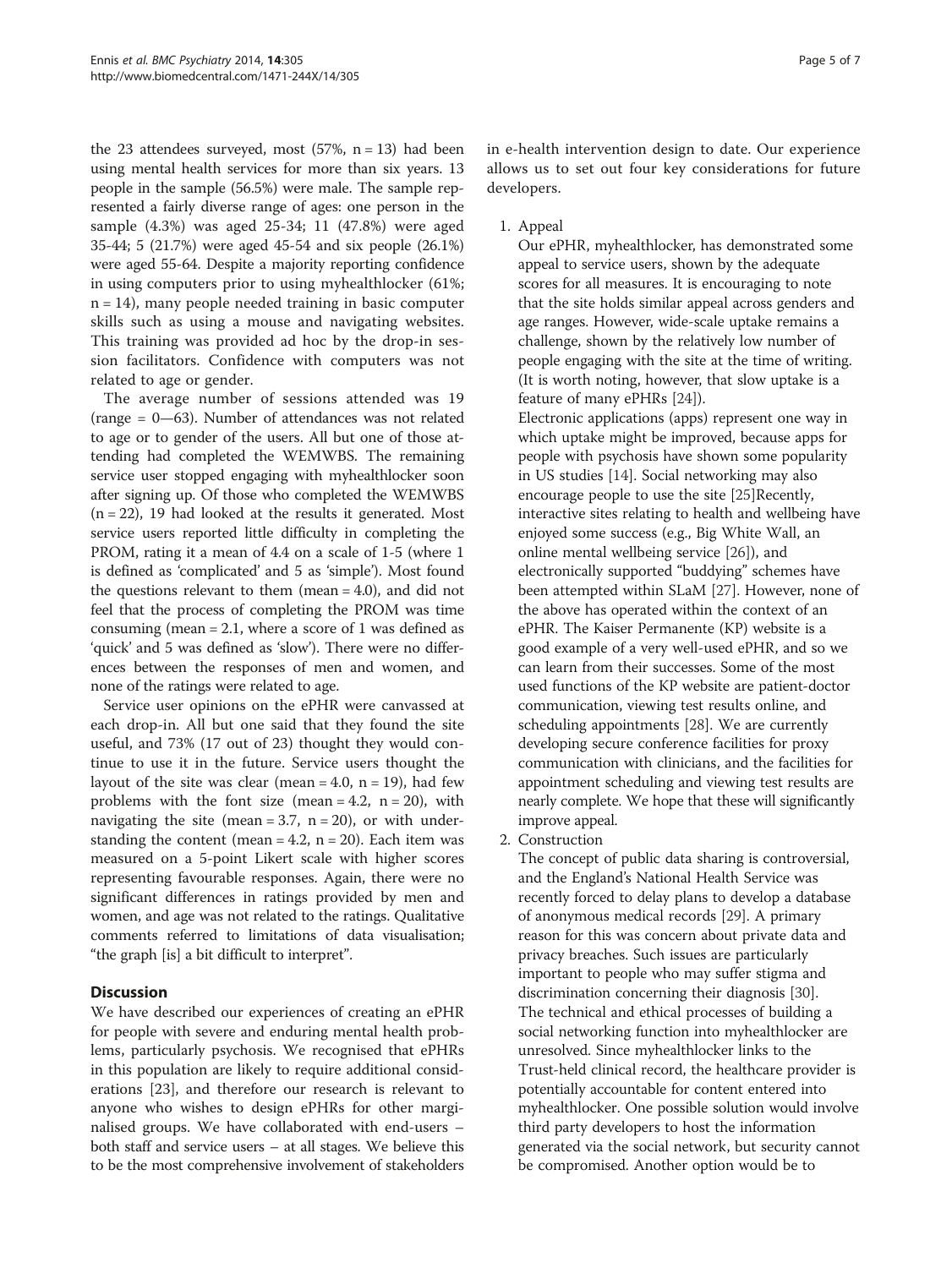<span id="page-5-0"></span>moderate content; this is the method used by Big White Wall [[26](#page-6-0)]. This of course would mean employing someone around the clock to moderate the site use. We are currently holding conversations with information governance specialists in order to assess available options.

3. Ease of use

People with severe and enduring mental health problems may lack experience and confidence with computers [\[18\]](#page-6-0). At present, drop-in sessions have helped educate potential users about basic IT skills, allowing the service user to explore myhealthlocker in a safe environment. However, the scalability of these drop-in sessions is limited. In order to implement the ePHR in routine practice, it needs to be intuitive for service users and clinical staff without supervision. And even with an intuitive system, a basic level of computer skills is required and we have found that this cannot always be assumed.

Although our data suggest that myhealthlocker is easy to use, more data on site usage is needed. Clarity of navigation is paramount with this population, since people with experiences of psychosis often have accompanying cognitive problems [[31](#page-6-0)]. Clarity of navigation is also critical with internet-based resources, as the probability of leaving a website is highest within the first ten seconds [[32\]](#page-6-0).

4. Implementation

Implementing ePHRs in clinical practice will require a shift in attitudes [\[33\]](#page-6-0). The implementation of online banking suggests that adoption of technology depends on perceived usefulness and perceived ease of use [\[34\]](#page-6-0); this must be demonstrated to both service users and clinical staff. Furthermore, in secondary care, the ePHR requires acceptance from both primary care and secondary care clinicians. The interests of such stakeholders will need to be balanced. Previous reviews suggest negative attitudes amongst clinicians regarding shared care in mental health [\[12\]](#page-6-0), so the implementation of ePHRs is a continuing challenge.

Engaging clinicians is critical to implementation [\[35](#page-6-0)]. The ePHR has the potential to benefit clinicians through a reduction in administrative burden and an improved ability to monitor service users' outcomes, but staff must identify these benefits for themselves or there is a danger of myhealthlocker being perceived as a top-down deployment and this can cause resistance [[35](#page-6-0)]. Research shows that close collaboration with staff can allay resistance and improve utility, since clinical staff know the context in which the ePHR will be

introduced [\[35\]](#page-6-0). Research also shows that staff are frequently apprehensive about using computers and may have limited skills [[36](#page-6-0),[37](#page-6-0)]. Consequently, additional skills training for staff should also be considered.

### Conclusion

We believe that success with the four considerations outlined above – appeal, construction, ease of use and implementation – can be achieved through the involvement of end users, both clinicians and service users. The eventual success of myhealthlocker will depend upon embedding it within routine practice between service users and clinical staff. The ePHR must fit with service users' self-management practices, and be useful enough for clinicians to wish to engage service users with it. We have described the various stages of development of myhealthlocker, and the ways in which we included stakeholders at each stage. We believe that this involvement has allowed myhealthlocker to develop in accordance with the needs of service users and clinicians.

## Additional file

[Additional file 1: Figure S1.](http://www.biomedcentral.com/content/supplementary/s12888-014-0305-9-s1.pdf) An example of a "worry tree", a CBT tool used to treat anxiety.

#### Competing interests

The authors declare that they have no competing interests.

#### Authors' contributions

TW and DRos conceived the studies. DRob, LE, and TW were responsible for drafting the manuscript and all the other authors offered comments and revisions. MD, TW and DRos were responsible for directing the programme, supported by NP and DN. All authors read and approved the final manuscript.

#### Authors' information

Liam Ennis and Dan Robotham are joint first authors.

#### Acknowledgements

Til Wykes, Diana Rose and Mike Denis would like to acknowledge the support the National Institute for Health Research (NIHR) Mental Health Biomedical Research Centre at South London and Maudsley NHS Foundation Trust. In addition Til Wykes would like to acknowledge her NIHR Senior Investigator Award. The views expressed are those of the authors and not necessarily those of the NHS, the NIHR or the Department of Health. We would also like to acknowledge the myhealthlocker team: Louisa Hudson, Lia Ali, Lauren Vanderzeil, Keith Lillis, Zoe Bright, Murat Soncul & Matthew Mayhew.

#### Author details

<sup>1</sup>King's College London, Institute of Psychiatry, De Crespigny Park, Londor SE5 8AF, UK.<sup>2</sup>South London and Maudsley NHS Foundation Trust, London, UK.

Received: 11 April 2014 Accepted: 18 October 2014 Published online: 18 November 2014

#### References

1. BCS The Chartered Institute for IT: Keeping your online health and social care records safe and secure. 2013. Downloaded from [http://www.bcs.org/](http://www.bcs.org/upload/pdf/guidance-health-and-socal-records.pdf) [upload/pdf/guidance-health-and-socal-records.pdf](http://www.bcs.org/upload/pdf/guidance-health-and-socal-records.pdf), 04.09.2014.